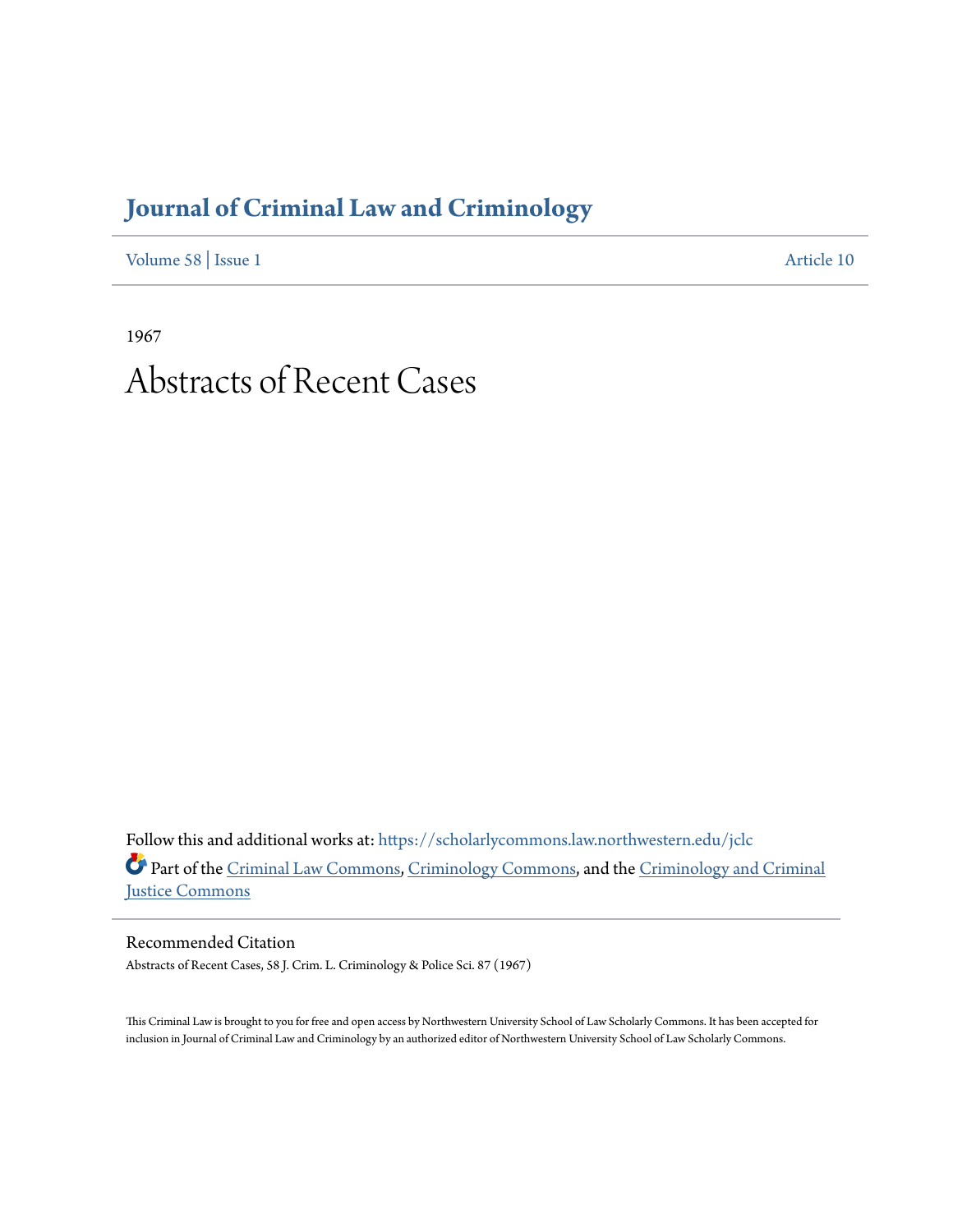## **ABSTRACTS OF RECENT CASES**

(These case abstracts are prepared by students of Northwestern University School of Law under the supervision of the *Journal's* Assistant Editor-in-Chief. Comments accompanying the abstracts are the opinions of the individual students and not necessarily those of the *Journal* or its editors.)

Counsel for Misdemeanants *Denied-Winters v.* Beck, 87 **S.** Ct. 207 (1966). Defendant, an indigent Negro, was convicted of violating a city ordinance making "immorality" a misdemeanor. He was sentenced to 284 days in prison when he could not pay the fine. The Arkansas Supreme Court affirmed the conviction, holding that *Gideon v. Wainwright* did not apply to misdemeanors. A petition for *certiorari* was denied by the Supreme Court.

Justice Stewart, in a dissenting memorandum, pointed out that the Court in *Gideon* had made no distinction between felonies and misdemeanors. "Any person," the Court had said in *Gideon,* "baled into court who is too poor to hire a lawyer, cannot be assured a fair trial unless counsel is provided for him." Justice Stewart, joined by Justice Black, said that "No state should be permitted to repudiate those words by arbitrarily attaching the label 'misdemeanor' to a criminal offense". He also pointed out that various circuits had made conflicting decisions on this issue and that it was therefore appropriate to grant *certiorari* to resolve the question.

Coerced Confession *Found--Commonwealth ex rel Donnell v. Myers,* 220 A. 2d 376 (Pa. 1966). Petitioner was arrested and subsequently convicted of burglary, larceny, and receiving stolen goods. During his confinement he was questioned several times but refused to confess to the crime. He was then put in solitary confinement in a dark, cold cell, handcuffed, and chained to the wall, and fed bread and water for eleven days, after which he finally admitted the crime. The confession was found to be voluntary by the same jury that convicted the defendant.

Thereafter, on a petition for a writ of habeas corpus, a second hearing was held to determine whether the confession was in fact voluntary and a second jury found that it was.

The Supreme Court of Pennsylvania reversed, applying the test expressed in *Reck v. Pate,* 367

U.S. 433, (1961), that is, "whether a person's will is so overborne at the time he confessed... [that] **...** the confession can not be deemed the product of a rational intellect and free will." In this case the court felt that the confinement of the accused was for such a period of time and was under such cruel and inhuman conditions that it would be sufficient to destroy the will power of almost any person.

Intent In Common Law Robbery-State *v. Smith, 150* S.E. 2d 194 (N.C. 1966). Defendant was tried and convicted upon two indictments. The first charged him with assault with a deadly weapon upon R. W. Spikes, a police officer; the second with armed robbery of a rifle from H. H. Adams.

The defendant and his partner, one Thomas Henry, had broken into a service station owned by Adams. Adams heard the breaking of glass, and came out of his bedroom with a rifle. He came upon Henry, who told him "that someone had his car and wouldn't give it back to him." At that time Adams saw a police car across the street, and approached it with Henry in front of him. When they reached the car, the defendant held Officer Spikes in front of him, and ordered Adams to drop the rifle. The pair then took the rifle and drove away.

On appeal, the defendant claimed that it was reversible error for the judge not to instruct the jury that they might "acquit him of the crime of armed robbery charged in the indictment, and convict him of an assault with a deadly weapon upon Adams." The court said that if the circumstances disclosed an inference that the rifle was taken without felonious intent, "it would have been the duty of the judge to submit to the jury the lesser and included offense of assault."

Robbery, said the court, is the "taking, with intent to steal, of the personal property of another, from his person or in his presence, without his consent or against his will, by violence or intimidation." The felonious intent to appropriate the goods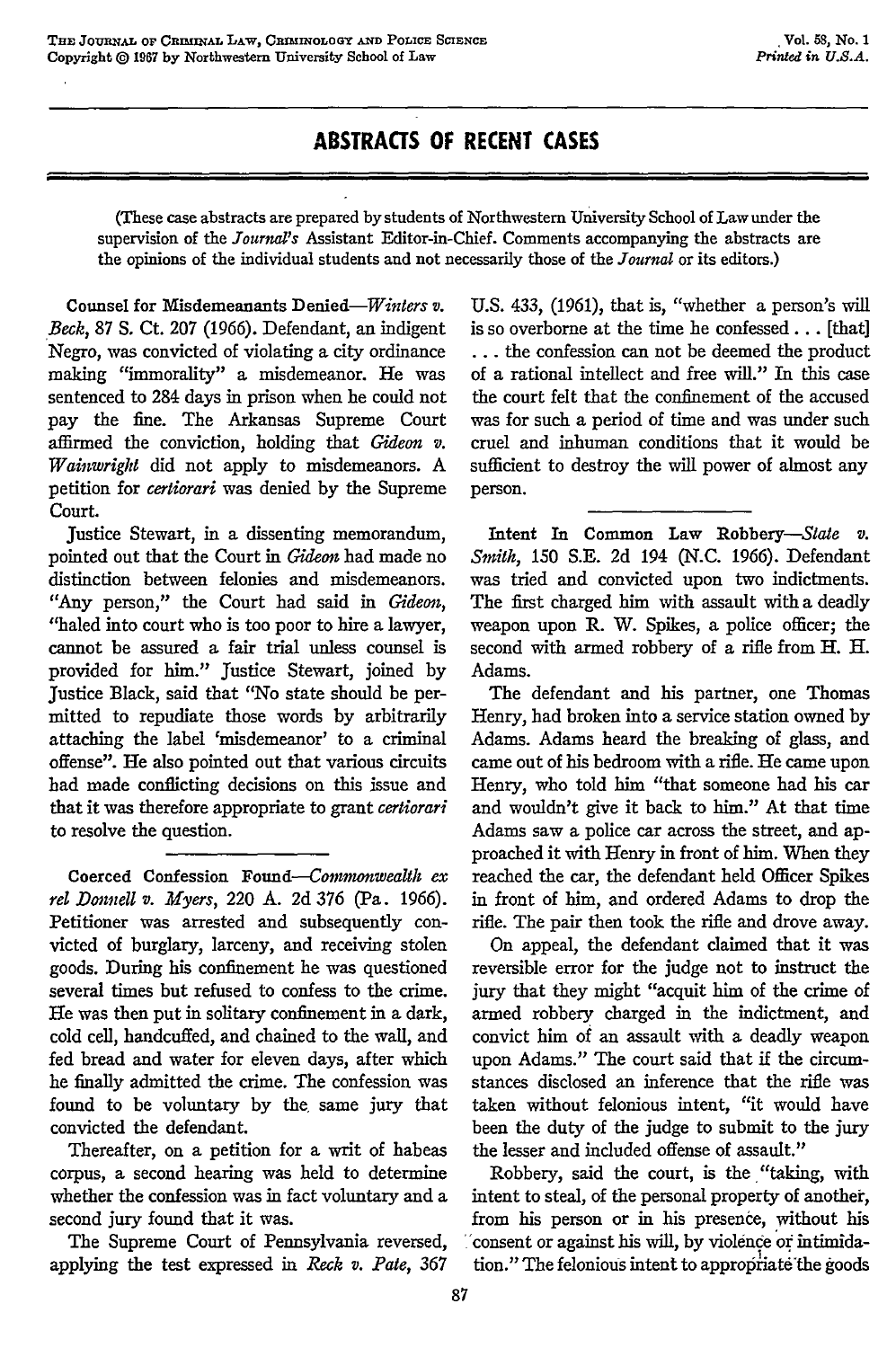taken can be met by "showing an intent to deprive the owner of his property permanently." The court held that even if the rifle was taken for a temporary use, the subsequent handling of it amounting to "reckless exposure to loss" is "consistent only with an intent permanently to deprive the owner of his property."

The court concluded that the defendant's actions in leaving the rifle against a pole "under circumstances which render[ed] it unlikely that the owner would ever recover his property and which disclose[s] the taker's total indifference to his rights" amounted to an intent to steal. Therefore, the trial court properly restricted the jury in returning a verdict of either guilty or not guilty of the crime charged in the indictment.

Determining Indigency In Criminal Cases-*State v. Anaya,* 417 P.2d 58 (N.M. 1966). The Supreme Court of New Mexico, in remanding a conviction for a narcotics violation to the trial court for a finding of whether defendant had a right to a court appointed counsel, held that an undefined interest in property and employment prior to arrest were not sufficient in themselves to deny defendant this right.

At the trial it was determined that defendant had purchased a trailer worth \$7000 and presently owed \$2800 on it. He also had a car worth \$1500, with a \$650 unpaid balance. Prior to his arrest, defendant was employed at \$4.85 per hour. Upon these facts the trial court determined that defendant had enough property and was sufficiently solvent to borrow money to hire a lawyer.

The court held that the finding of the trial court was based upon an inadequate determination of the facts. It stated that "the fact that defendant had an undefined interest in three items of property and the fact that he was employed prior to his arrest is insufficient to determine the question of defendant's financial responsibility". The court noted that the trial court should have inquired into the matter of whether defendant's interest could be used as security to borrow money, whereupon he would be required to show that he tried to borrow money and could not. However, the court stated that borrowing ability is only one aspect of determining the basic question of whether the defendant has the financial means to employ counsel. The court further stated that although "the burden of proceeding rests first on the defendant" to make a reasonable showing of

indigency, once this is done, sufficient questioning is required to enable the court to make its own determination.

The Bookmaker and **His** Telephone-Sakol *v. Public Utilities Commission,* 418 **P.2d** 265 (Cal. 1966). The issue before the court here was the question of the constitutionality of a Public Utilities Commission rule requiring the summary termination of telephone service upon reasonable cause to believe that petitioner's telephone was being used for unlawful activities. It was held that when the reasonable cause is based solely upon a written notice from a law enforcement official that the telephone is being used for such purposes, due process has been violated since there is no review of bare allegations prior to termination of service.

In this case, petitioner's telephone service was terminated by the telephone company pursuant to a notice from the Chief of Police that he had reasonable cause to believe that the telephone was being used in connection with bookmaking activities. Petitioner thereafter claimed that his business (a telephone club supplying racing tips) was ruined because of the action and that he was therefore deprived of his property without due process of law. The court stated that "there is no rule of universal application concerning the right of an individual to present his views at a hearing prior to the institution of action affecting his substantial rights." Therefore the court examined the details of the case since "what is due process depends on circumstances and varies with the subject matter and necessities of the situation."

The court agreed with the state that notification prior to termination would frustrate the policing of certain illegal activities but it also noted that the private rights of the individual must be taken into consideration. The termination of telephone service may deprive the subscriber of the monetary value of his economic venture and of an essential means of communication, thus impairing his right of free speech. The court further stated that had the police desired to search the premises occupied by petitioner and seize his property, they would have had to satisfy the reasonable cause requirement before obtaining a warrant.

The court could not find any "justification for applying standards of due process substantially less exacting than those pertaining to searches." Thus, held the court, the decision of the Commis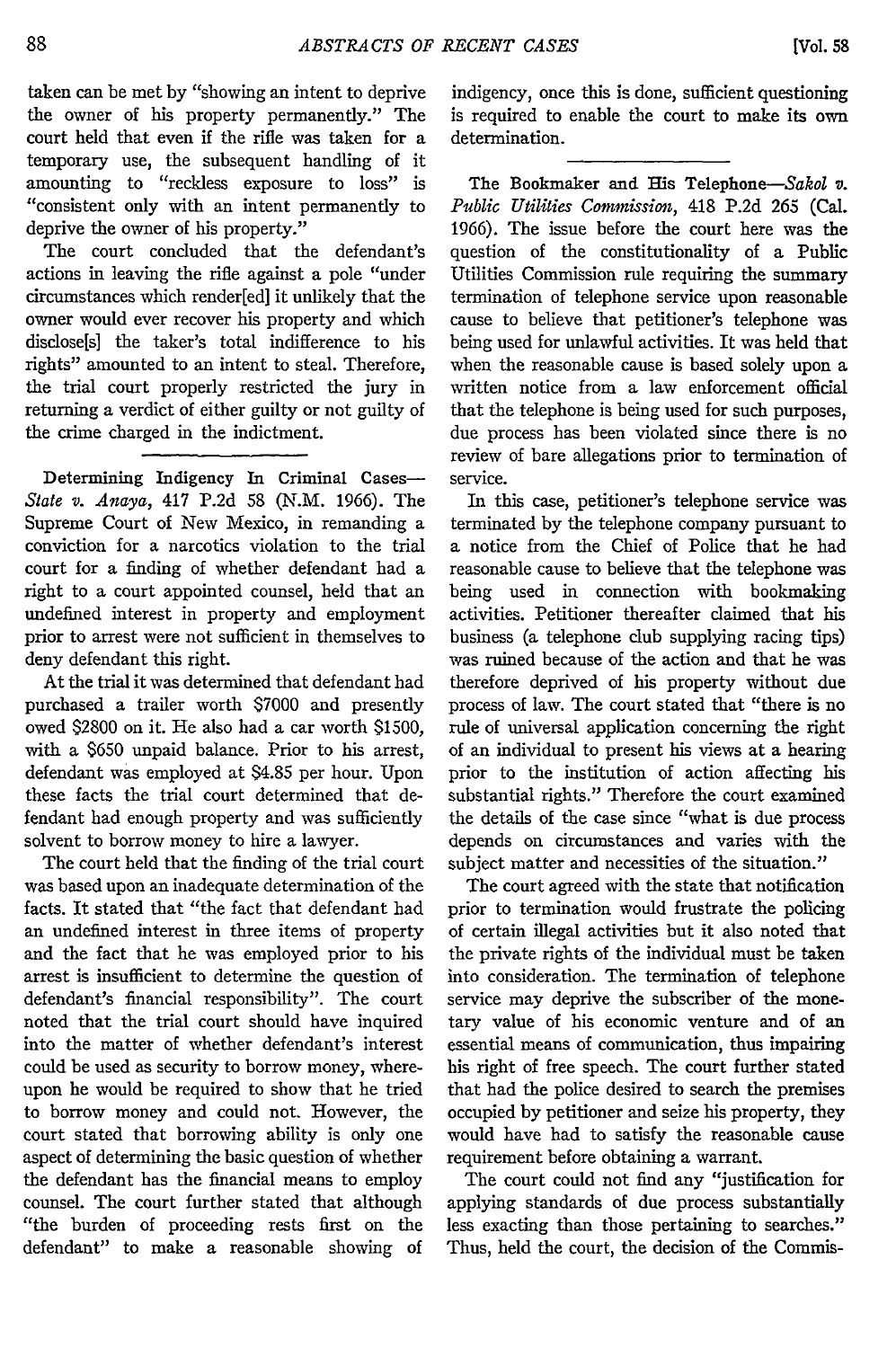sion "does not conform to the due process requirements of the state and Federal Constitutions in that it provides no review of the bare allegations of the police prior to the termination of service." The court further held, however, that the telepone company could not be sued for damages since "it would be manifestly unfair to impose civil liability upon a private person (or other entity) for doing that which the law [presumptively valid] requires."

Search **By** Landlord *Consent-United States v. Botsch,* 364 **F.2d** 542 **(2d** Cir. **1966).** Defendant was convicted of thirteen counts of using the mails to defraud **by** using the name and credit of another to obtain merchandise. During the trial the defendant moved that certain evidence obtained as a consequence of a search without a warrant on November 6 (subsequent searches were based on information obtained during the November 6 search) be excluded.

The November 6 search arose upon the complaint of one Locasio to postal officials about purchases made **by** the defendant under the name and credit of Locasio's company. Postal inspector Daly went to the address to which the merchandise was being shipped and found a shack which the defendant had been leasing from one Stein. Stein, in addition tq leasing the premises, had agreed to receive the merchandise, pay the freight out of money given him **by** the defendant, and place the merchandise in the shack to which the defendant had given Stein the keys.

When Daly questioned Stein about the shack, and about the operations of the defendant, Stein became concerned over the possibility that the premises were being used for illegal purposes and that by his actions he would be considered an accomplice to them. Stein asked Daly if he wished to look inside, and permitted Daly to look through a window and then admitted him to the shack. Inside, Daly observed boxes with the names of the shippers, and along with information obtained from Dun &.Bradstreet, obtained two search warrants on November 8.

The defendant contended that if the November 6 search was unreasonable, the November 8 warrants were invalid and the indictment should be dismissed. The government admitted that it could not separate the tainted from the untainted evidence. **:,**

The court of appeals, in a 2-1 decision, affirmed

the conviction holding that the November 6 search was not unreasonable. The majority based its decision on the right of Stein to cooperate and exculpate himself from the acts which were objectively facilitating a fraud or theft. The court used this active, though innocent, participation and the blanket permission to enter the shack granted to Stein, to distinguish this case from cases involving the simple landlord-tenant or innkeeper-guest relationship, which would be insufficient to make this kind of consent search valid.

Waiver of Right to Advice of Counsel During Interrogation-Cox *v. State,* 405 S.W. 2d 937 (Ark. 1966). The accused, a gas station attendant, was charged with the rape of a nineteen-year-old girl. The evidence showed that the prosecutrix had driven into the gas station and asked to have her brakes fixed. The accused then drove to a back road under the pretense of testing the brakes and had sexual intercourse with the prosecutrix.

After the incident was reported the accused was taken into custody and questioned by the deputy prosecuting attorney and two police officers. The officers testified that they informed the accused of his constitutional right to an attorney, but that he said he didn't need any. Before trial the accused underwent a mental examination in which it was found that he was a mild mental defective with an I.Q. of about 70 but was not a psychotic. The jury found him guilty of assault with intent to rape.

The issue on appeal was whether the accused was capable of "intelligently and knowingly" waiving his right to counsel under *Escobedo v. Illinois,* 378 U.S. 478 (1964). The appellate court felt that, under the circumstances presented, the accused understood the situation and the questions he was called upon to answer. The mental ability of the person questioned must be considered in light of the other facts, said the court, which here included the trial judge's determination that the accused could understand the questions presented, the accused's ability to support a family, and his testimony at the trial.

Compulsory Production of Tape Recordings Elicited From an Accused-United *States v. Soplier,* **362** F.2d **523** (7th Cir. 1966). Defendants, the mayor and commissioners of Streeter, Illinois, were arrested and convicted of violation of the Hobbs Act, 18 U.S.C.A., §1951, for extorting, and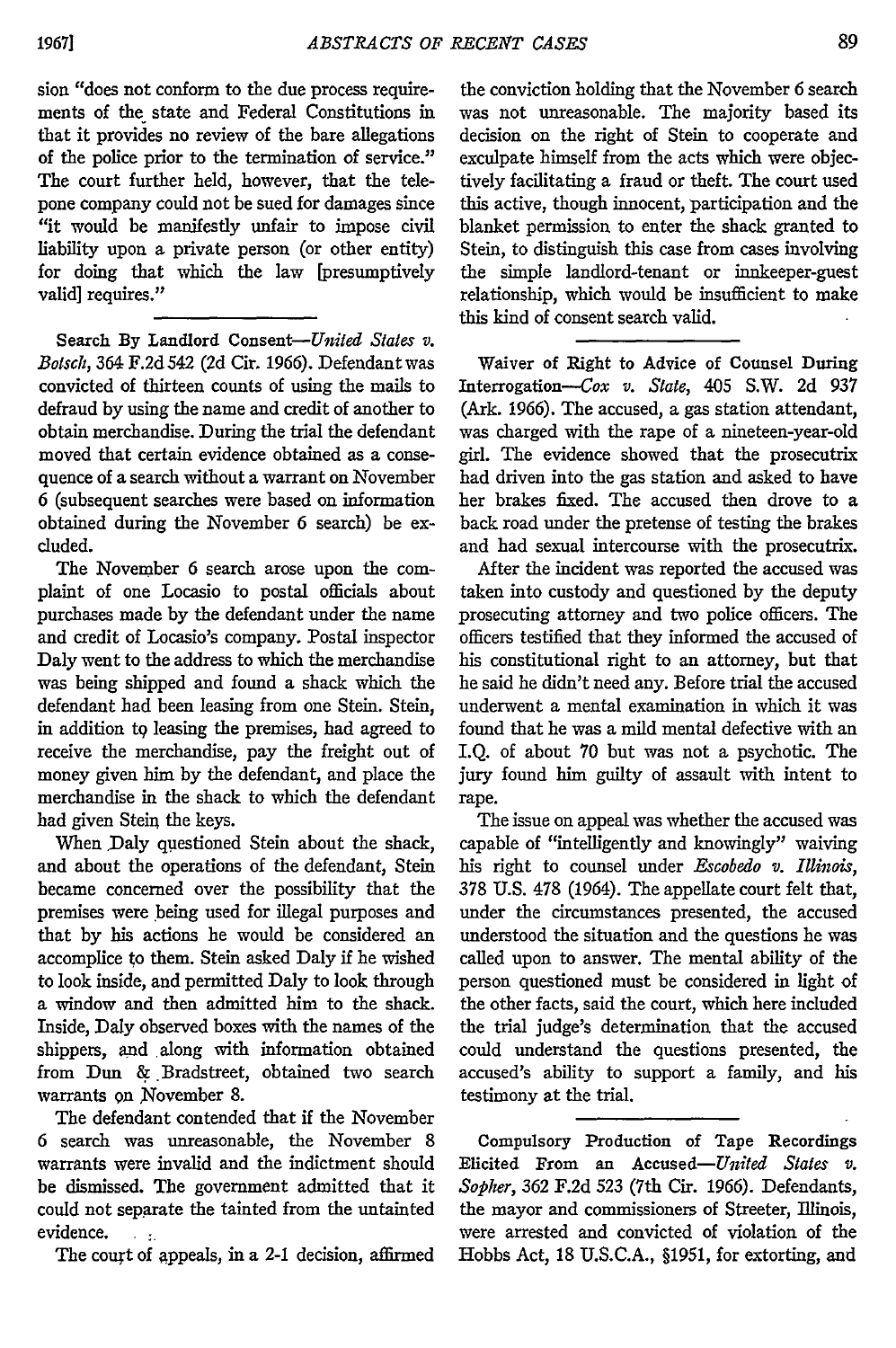conspiring to extort, money from employees of a power equipment company which was bidding on a city contract.

On appeal, the defense contended, *inter alia,* that the prosecution was required, under the Jencks Act, 18 U.S.C.A., §3500, to produce certain tape recordings taken from a hidden recording device carried by one of the bribery victims. Section 3500 requires, on motion of the defendant, the production by the prosecution of any statement of a witness relating to the subject matter to which he testified. "Statement" is defined as "either a written statement or a stenographic, mechanical, electrical or other recording **. .** ., which is a substantially verbatim recital of an oral statement made by some witness to an agent of the government and recorded contemporaneously with the making of such oral statement." The court held, however, that the recording in this case was not a statement required to be produced under section 3500, since the latter is necessarily a *present* statement of a past occurrence, where here, the tape recording was of a *contemporaneous* occurrence.

Police Officers Liability For False Arrest-*Herschel v. Dyra,* 365 F.2d 17 (7th Cir. 1966). The plaintiff was arrested by the defendant police officer for violation of a City of Chicago antilitter ordinance regulating the distribution of handbills on public ways. Thereafter the plaintiff brought an action under the Civil Rights Act, 42 U.S.C. §1983, alleging that the defendant officer, while acting under the color of law, had deprived the plaintiff of his constitutional rights in that at the time of the arrest there were existent opinions of the corporation counsel of the City of Chicago informing the police that the ordinance did not apply to pamphlets expressing purely social, religious or economic views. The pamphlets that the plaintiff had been distributing were of a religious nature. The District Court dismissed the complaint for failure to state a claim upon which relief could be granted.

The Court of Appeals reversed, relying upon the holding in *Monroe v. Pape,* 365 U.S. 167, that §1983 should be read against the background of tort liability that makes a man responsible for the natural consequences of his actions, and held that the complaint alleged more than a simple innocent false arrest. One judge dissented, saying that *Monroe v. Pape* should not be extended to apply to a police officer's honest misunderstanding of the law where no malice or intent to deprive a plantiff of any of his civil rights has been alleged.

Successive Contempt Sentences And Double *Jeopardy-United States ex rel. Ushkowitz v. McCloskey,* 359 F.2d 788 (2d Cir. 1966). On three separate occasions the relators were sentenced to a term of imprisonment and a fine for refusing to answer the same question directed to them before a New York grand jury after having been granted immunity from prosecution. After the third sentence, and having exhausted their state remedies, the relators applied for a writ of habeas corpus in a federal district court contending that the three separate prosecutions constituted double jeopardy in violation of the fifth amendment. The petition was dismissed but a certificate of probable cause was granted.

The Court of Appeals held that the three prosecutions did not constitute double jeopardy because each refusal to answer was a separate and distinct offense, separated by appreciable periods of time including prison terms imposed to induce a change in the conduct of the three relators.

Judge May Not Assume Prosecutor's Role-*Figueroa Ruiz v. Delgado,* 359 F.2d 718 (1st Cir. 1966). The petitioner applied for a writ of habeas corpus after being convicted of two misdemeanors in a District Court of the Commonwealth of Puerto Rico and after exhausting his local remedies. Appealing the dismissal of the petition, he contended that the procedure in the Commonwealth of providing no prosecutors in the District Court, but having the judge serve in both the judicial and prosecutorial roles, denied him due process of law.

The Court of Appeals, remanding with instructions to grant the writ, held that a court procedure by which the judge introduces evidence and crossexamines on behalf of the government denies the accused due process of law because it lacks the "appearance of justice" and could possibly upset the balance between the government and the accused.

No Liability For Injury During Prevention **Of** A *Felony-Yingst v. Pratt,* 220 **N.E. 2d 276** (Ind. **1966).** Plaintiff, Pratt, was shot in a tavern when the tavern owner struggled with a robber in an attempt to stop the robbery. The' tavern owner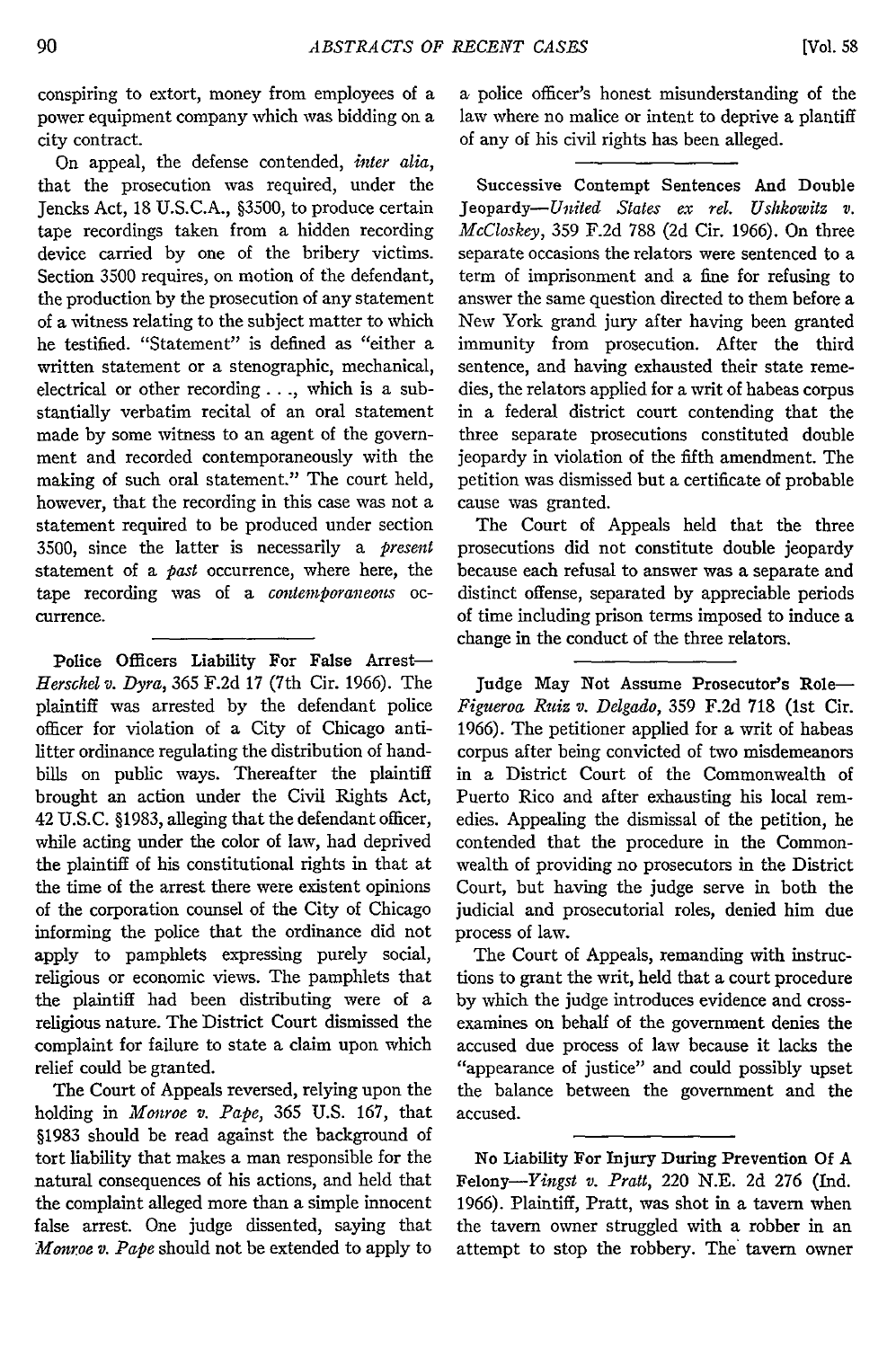died and was represented by the administrator of his estate, Yingst.

Plaintiff alleged at the trial that as a business invitee of defendant's decedent he was owed a duty of care which was breached when defendant's decedent grabbed the robber's gun hand attempting to prevent the robbery. During the ensuing struggle, several shots were fired from the gun, one of which hit, plaintiff.

Plaintiff claimed, and his claim was upheld in the trial court, that the reckless action of defendant's decedent was the proximate cause of his injuries. Defendant's motion for a directed verdict at the close of the evidence was denied.

On appeal from the order denying this motion defendant contended that the verdict of the jury was contrary to the weight of the evidence and contrary to law. In reversing and instructing the trial court to hold for defendant, the Appellate Court of Indiana held that the finding of the jury was indeed contrary to the notion of *justification* found in the law of torts.

Relying on such authorities as Prosser, Bohen, and Beale, the court found that in certain transactions otherwise actionable the actor is sometimes justified and thus not vulnerable to liability. The prevention of a dangerous felony is one of these justifiable actions. In such a situation the actor is in fact commanded by public policy to use force to prevent the felony. To that end the victim of a crime as dangerous as armed robbery, during the course of such criminal act, is justified and privileged to use force in return.

These authoritative maxims, while absolving the actor from liability to the felon, however, did not explicitly delineate the duty he owed to innocent by-standers. The court thus had to add to the general rule the finding that the actor owed no legal duty to use greater care for the protection of others than he, in the emergency, had seen fit to use to protect himself.

*Obscenity-Utited States v. 25,000 Magazines,* 254 F. Supp. 1014 **(D.C.** 1966). The government sought a forfeiture of magazines imported from Denmark on the grounds of obscenity. The district court, setting up criteria **by** which the obscenity of photographic material could be determined, held only some of the magazines to be obscene.

The court used the basic guidelines for determining obscenity set forth in *Roth v. United States.* It was first concluded that the magazines had no

redeeming social value. The court dismissed statements suggesting that the publications were for serious artists or for sunbathers as being spurious claims, finding that the magazines were designed solely to appeal to the prurient interests of adolescent and adult males.

The court stated that it was a more difficult problem to determine whether such publications did in fact appeal to a prurient interest and whether the material conformed to contemporary community standards. It thus attempted to define in greater detail the principles which should guide law enforcement officials in determining whether photographic material is obscene.

The court said that not all photographs of nude woman are obscene, "even if the focus is on the breast or pubic area **...** or [even if] the models are posed in an unusual or ugly position." Some of the factors which the court held may render a photograph obscene are "(1) that the model is on a bed or a bed is a part of the picture, (2) that the woman is in an enticing or lewd position, (3) that the pubic area is bare (and overaccentuated by the pose or clothing arrangement), (4) that properties are used in such a way as to heighten prurient interest ... [and] (5) that any type of sexual activity is suggested or depicted.

The court further stated that even though the dominant theme of the material taken as a whole must be considered, a few obscene photographs might give a prurient appeal to the whole magazine.

Inaudible Tapes Inadmissible-Duggan *v. State,* 189 So. 2d 890 (Fla. App. 1966). The defendant, a police officer, was convicted of accepting bribes. Tape recordings were made of a conversation between the defendant and the person allegedly offering the bribes, but some portions of the recordings were inaudible.

A court reporter, not present when the recordings were made, prepared written transcripts of the recordings. The reporter prepared an initial series of transcripts by listening to a tape recorder. A second series was then prepared by using a tape recorder and a set of earphones. There were some variations between the two series of manuscripts because of the reporter's different interpretation of the inaudible parts of the conversation when listening to it through earphones.

In his oral argument to the jury, the prosecutor stated that the tape recording of the conversation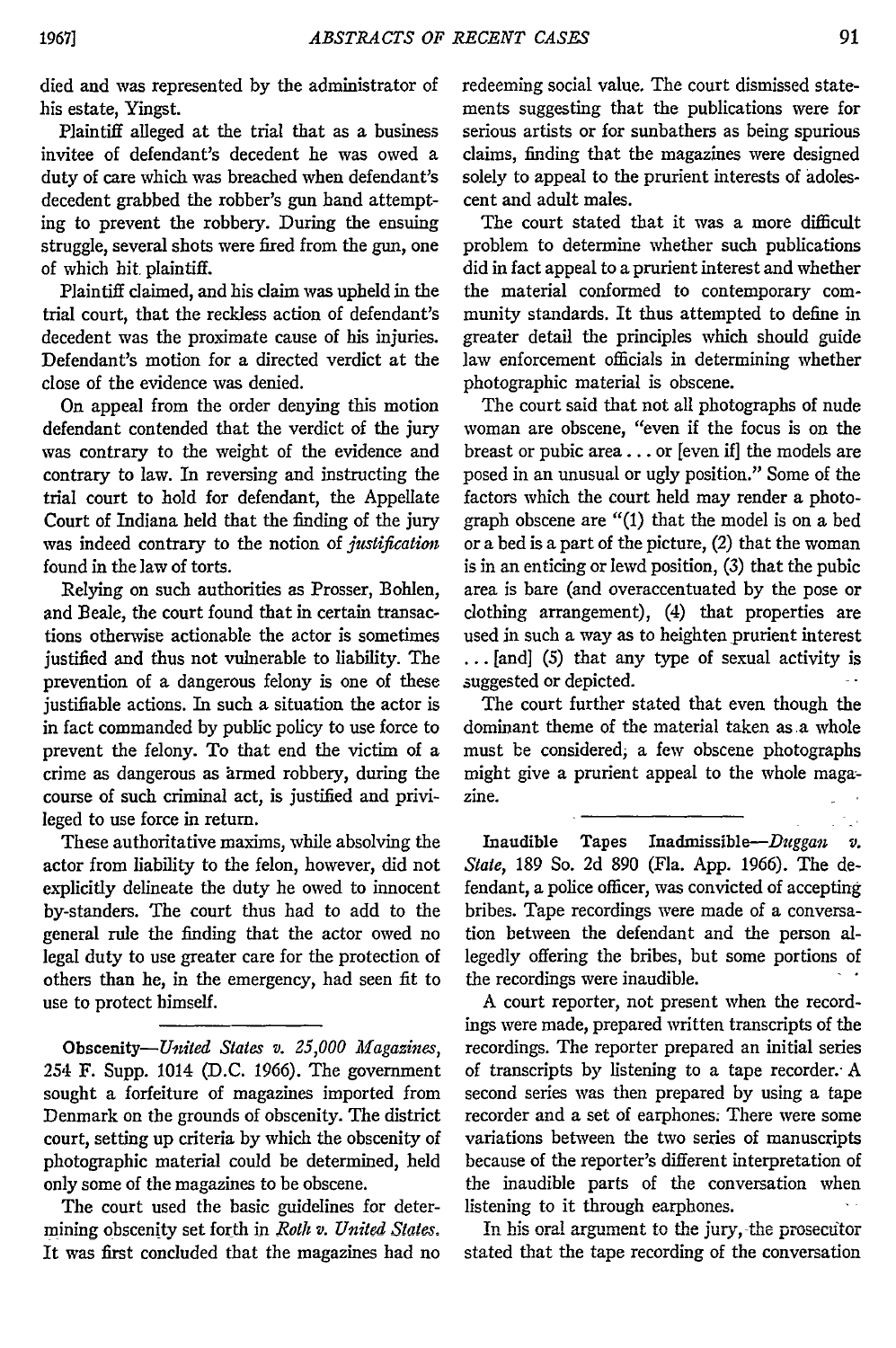between the alleged briber and the defendant was "really the critical thing in this matter" because it covered the period of time when the payoff was made. This was the tape that contained the inaudible remarks. The second series of transcripts were admitted as evidence over the defendant's objection. The jurors were permitted to take their copies of the transcripts into the jury room, but neither the tapes nor any means for playing them were furnished. The defendant also objected to this procedure.

The District Court of Appeal of Florida reversed the conviction holding that the transcripts of the tape recordings were inadmissible as evidence because the transcripts furnished to the jury violated the best evidence rule, since the tape recordings were themselves the best evidence; the court reporter was not present when the recordings were made, thus his transcripts were inadmissible under the hearsay rule; and the juror's use of the transcripts violated the rules against undue repetition and improper emphasis of evidence.

The appellate court stressed the fact that the transcript of the inaudible parts of the tape could "under no recognizable theory" be received as evidence because the court reporter was not present when the conversation took place nor when the tapes were made. Therefore he could not testify as one who had witnessed the events which were stated in the transcript, "nor could he testify as an expert witness who is professionally skilled in the understanding of indistinguishable taped conversations. Since the conversation recited in that particular transcript pertained to the most critical issue in the prosecution's case against the [defendant] **...** the highly prejudicial effect of admitting the said transcript in evidence is obvious."

Invasion of Privacy-Hahdu v. State, 189 So. 2d 230 (Fla. App. 1966). The defendant was convicted of practicing medicine without a license. The proof showed that defendant had made an internal pelvic examination of a patient who was an employee of a private detective hired to investigate the defendant by the State Board of Medical Examiners. The patient carried a radio transmitter in her purse and the entire conversation between the defendant and the patient was heard by the detective on a radio receiver. At the trial, the detective related the conversation.

On appeal the defendant contended that the trial court. erred in not suppressing the detective's

testimony concerning defendant's conversation with the patient. In reversing the conviction the District Court of Appeals of Florida held that the use of such "surreptitiously obtained information" violated the defendant's right of privacy guaranteed by the fourth amendment. The court cited *Silverman v. U.S.,* 365 U.S. 505, in which the Supreme Court of the United States held that "a federal officer may [not] without warrant and without consent physically entrench into a man's office or home, there secretly observe or listen, and relate at the man's subsequent criminal trial what was seen or heard." In this case, the detective had entered the defendant's premises through stealth, fraud, and deceit, said the court, and the secreting of the transmitting device in order that the detective might hear the conversation was therefore a trespass violative of the defendant's privacy.

Prosecution Suppression of *Evidence-People v. Fein,* 219 N.E. 2d 274 (N.Y. 1966). The defendant was convicted of second degree murder based mainly upon the testimony of the prosecution's key witness-a prostitute and girlfriend of the defendant. The prostitute testified that the defendant admitted killing the deceased and that she had seen the deceased's body in a trunk in the defendant's apartment. She and two of her friends, who corroborated her story, aided the defendant in disposing of the body.

The prostitute had recanted her story before the trial, but then withdrew her recantation and affirmed her original story. Another of the prosecution's witnesses had told investigators a story which differed from that of the prostitute and, if true, might possibly have cast doubt upon the prostitute's credibility and perhaps implicated her, or someone she was trying to protect, as the real murderer. These facts were known to the court and to the defense, but were not brought to the jury's attention during the trial.

At the post-trial hearing, the prostitute again recanted her original story when confronted by the prosecution's witness whose story differed from hers. Two days later the prostitute again withdrew her recantation and affirmed her original story.

On appeal the defendant contended that the facts revealed at the post-trial hearing established the prosecution's failure to disclose material exculpatory evidence and thus denied the defendant the benefit of a fair trial. In affirming the conviction the New York Court of Appeals held that a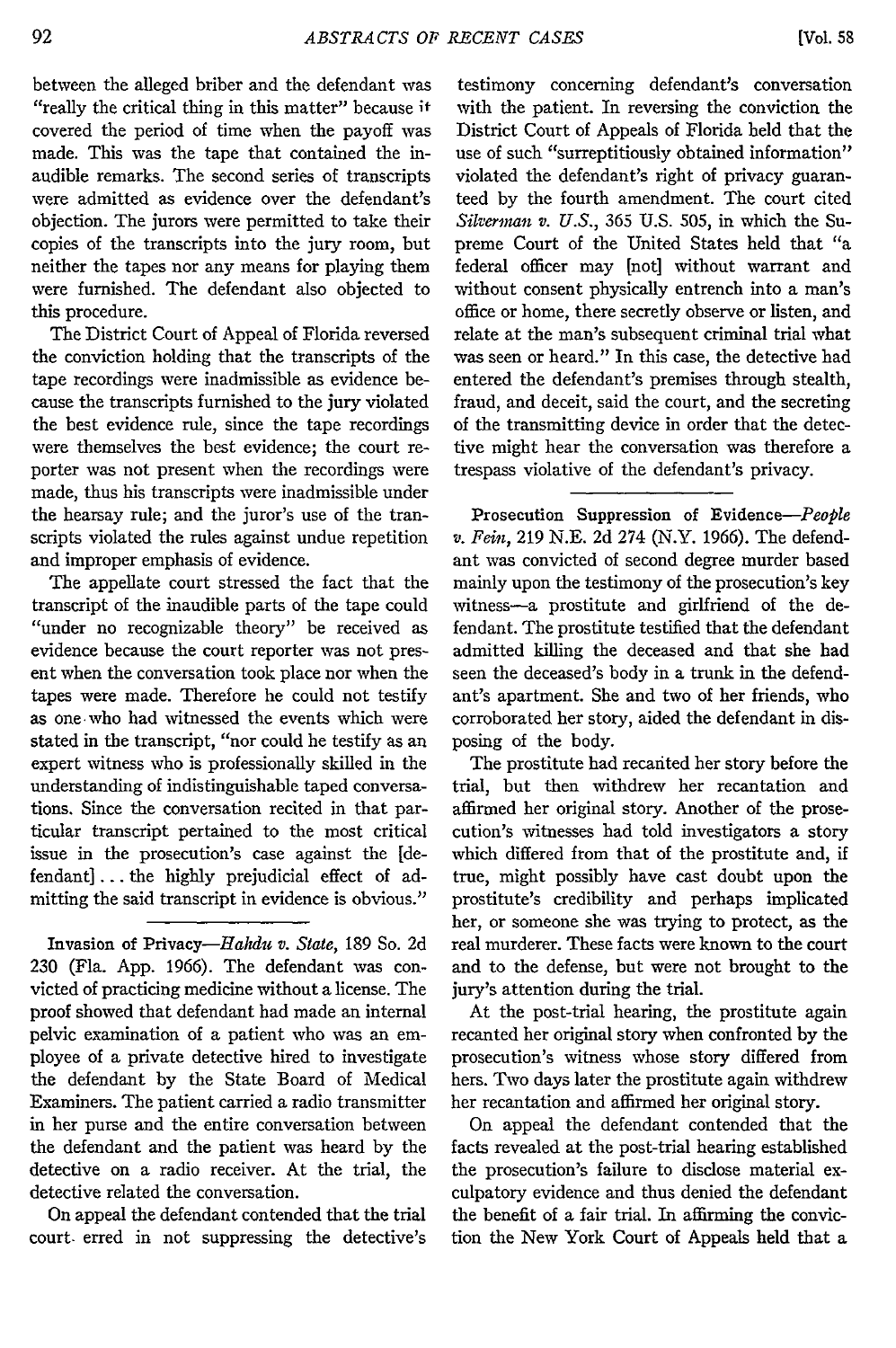prosecutor must have some discretion in determining which evidence to turn over to the defense. The prosecutor must be allowed to judge, in light of all the facts of the case, the value of evidence to the defense in terms of its potential impact on the jury. Quoting Judge Hastie, the court said, "There are many situations in which a prosecutor can fairly keep to himself his knowledge of available testimony which he views as mistaken or false. But there are other circumstances in which a prosecutor should know that even testimony which he honestly disbelieves is of a type which *in all probability* would make it very persuasive to a fairminded jury." U.S. ex rel. Thompson v. Dye, 221 F. 2d 763, 769 (1955). (Emphasis added.) The evidence which the prosecution failed to disclose to the jury in this case, the court concluded, would not have affected the jury's determination of the case.

Custody Requirement of *Miranda* Limited-*Duffy v. State,* 221 A. 2d 653 (Md. 1966). Defendant was convicted in the Criminal Court of Baltimore for carrying a deadly weapon, attempted robbery, and assault, for his participation in a gang attack on a robbery victim. On appeal he contended that the testimony of the arresting policeman as to his oral admission of guilt made after being awakened and asked, "Is this the knife you used in the fight?" should have been held inadmissible because he was not apprised of his constitutional rights before answering.

The Maryland Court of Appeals rejected this contention, holding that the exclusionary principles enunciated in *Escobedo* and *Miranda* are not applicable to a confession gleaned from a suspect who is merely *accosted* by the police, but deal instead with the safeguards that must be provided an accused who is in police *custody.* The court in a strict interpretation of the *Miranda* definition of "custodial interrogation," found that since defendant had neither been taken into custody at the time of the question, nor deprived of his freedom of action in any significant way, the warning rule was inapplicable.

Second Search Upheld-Baca *v. People,* 418 P. 2d 182 (Colo. 1966). Defendant was convicted in the District Court of possession of narcotic drugs. On appeal to the Supreme Court of Colorado, he contended that the search of his person at the police station (after he was taken into custody for being drunk in a public place and indecent exposure) was so remote from the place of arrest that it was unreasonable and that the evidence gained thereby should have been excluded.

The court recognized the rule that an arrest cannot be used as a pretext to search for evidence, but held that the search in the instant case was not prohibited. Instead it found that a second search of defendant's person for concealed weapons, improving on the earlier desultory "frisking," was a reasonable and indeed integral part of efficient police procedure. The court said that it was re*ductio ad absurdum* to urge that a prisoner who may be armed, and thus able to kill or wound his jailers, or who may have on his person other evidence of the crime for which he was taken into custody, cannot be searched a second time, and a search in a police station immediately following an arrest was held to be not too remote in time or place.

Polygraph *Tests-People v. Potts,* 220 **N.E.** 2d 251 (fll. App. 1966). Defendant was convicted of rape in the Circuit Court and was sentenced to three years. On a second count, based on the Habitual Criminal Act, he was sentenced to life imprisonment.

On appeal to the appellate court, defendant contended that the admission into evidence of polygraph tests (pursuant to a stipulation of defendant and the prosecution that the results of these tests would be admissible) was prejudicial error requiring reversal where the report was admitted without inquiry as to the qualifications of the operator of the polygraph machine.

The appellate court reviewed previous cases in which the results of polygraph tests were admitted by stipulation of the parties and came to the con' clusion that the admission of such evidence was proper only if inquiry was made into the qualifications of the operator of the polygraph machine and the conditions under which the test was administered. In reversing, the court refused to become embroiled in the dispute among experts as to the scientific reliability of the polygraph, but held only that the expertise of the operator and interpreter had a substantial bearing on the question of reliability.

Bail-Jumping And Defendant'S Presence At Post-Trial *Proceedings-People v. Cox,* 220 **N.E:** 2d 10 **(Ill.** App. Ct. 1966). Defendant was indicted, and subsequently convicted, for unlawfully faling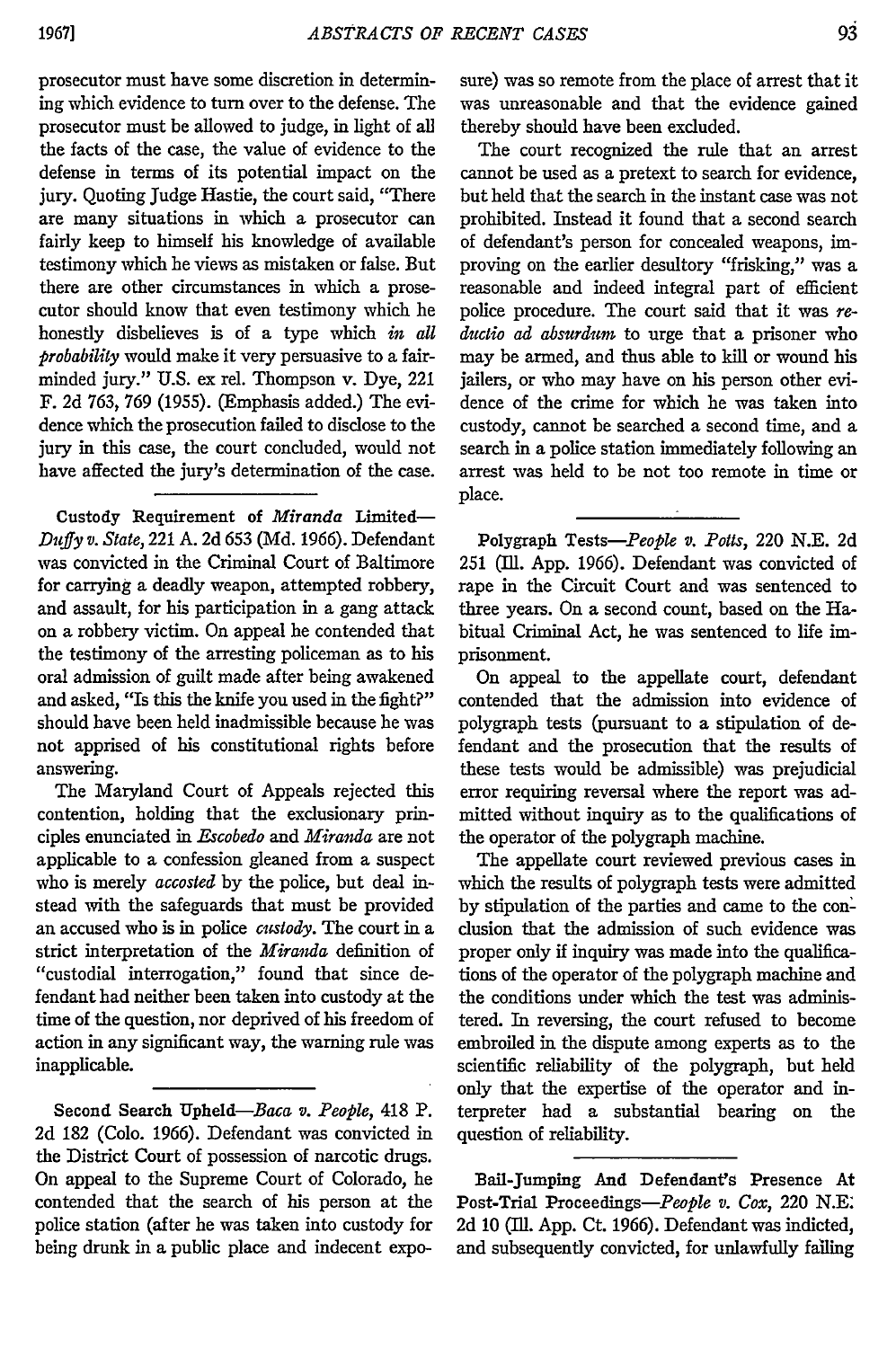to appear at the hearing on a motion for new trial in violation of his trial bail bond and post-trial personal recognizance. The conditions in the bail bond were that the defendant "shall personally appear [On the opening day of the trial]... and thereafter as ordered by the court until discharged... and shall submit himself to the orders and processes of the court...."

On appeal, defendant contended that since the indictment alleged only his absence from the hearing, it was insufficient to state an offense, and the conviction and sentence thereunder must be reversed.

In reversing the conviction, the Illinois appellate court held that unless the court had ordered the defendant to be present, absence from a hearing on a motion for new trial was not a violation of the conditions of a bail bond or a personal recognizance.

The court reasoned that if the defendant has no constitutional right to be present at the argument on a motion for new trial [see *Bonardo v. People,* 182 **111.** 411, 55 N.E. 519 (1899)], then certainly the defendant may waive his appearance. The court also found that previous cases had held that the absence of the defendant from the hearing on motions did not vitiate any action taken at the hearing. In light of these principles, the court concluded that since the trial court had not ordered the defendant to appear at the hearing, his absence from the hearing was not a violation of the conditions of the bail bond or the personal recognizance, but merely a voluntary absence amounting to a waiver of his right to be present.

Curfew Ordinances and Parental Responsibility-City *of Westlake v. Ruggiero,* 220 N.E. 2d 126 (Ohio App. 1966). Defendant was convicted of violating a municipal curfew ordinance forbidding a parent

"of any child between the ages of twelve (12) years and sixteen (16) years to allow such child to be upon the streets or sidewalks between the hours of 11:00 o'clock p.m. and 6:00 o'clock a.m., unless accompanied by his parent... or unless such child has a legitimate excuse therefor."

On appeal, the defendant contended that the ordinance was unconstitutional since (1) it unduly restricted the personal freedoms of the child and (2) it made the parent absolutely liable for the conduct of his child.

Although the opinion does not indicate that the defendant claimed the decision was against the manifest weight of the evidence, that was the ground upon which the Ohio Court of Appeals reversed the conviction and discharged the defendant. The court reached this conclusion by interpreting the word "allow," as used in the ordinance, to mean "permit or neglect to restrain or prevent. It requires actual or constructive knowledge on the part of the parent. . . . " Since the undisputed evidence indicated the defendant neither knew nor had reason to know his son was violating the curfew, the conviction was reversed and the defendant discharged.

By interpreting "allow" in this manner the court also rebutted the second claim to unconstitutionality.

The court disposed of the defendant's first claim of unconstitutionality (that the ordinance was an undue restriction of personal freedom) by holding that the ordinance was a reasonable exercise of the police power, designed to protect the peace and good morals of the community by "reducing the incidence of juvenile criminal activity."

Comment: The Court's discussion of the constitutionality of the ordinance is *dictum,* since the conviction was reversed on evidentiary grounds. In addition, upon a careful consideration of the ordinance, one is led to the conclusion that it is unconstitutional.

The portion of the ordinance set out above subjects a child between the ages of twelve and sixteen to criminal prosecution if he is found on the streets or sidewalks of the municipality between the hours of 11:00 p.m. and 6:00 a.m. unless he is accompanied by his parent or unless he has "a legitimate excuse therefor." This language is very similar to the words "lawful purpose" which were held to be too general and too vague to afford, to the ordinary person, notice of what acts the ordinance proscribed. *People v. Munoz,* 9 N.Y. 2d 51, 172 N.E. 2d 535 (1961). Since there is no moral guilt attached to being on the street after 11:00 p.m., the need to properly inform children as to what acts they should avoid is all the more necessary.

The court, by interpreting "allow" to mean knowing acquiescence, did not escape this problem, since the parent may know he is permitting his child to be "on the street" after curfew time, but he may not know the child's excuse is not legitimate.

That the presumption underlying the ordinance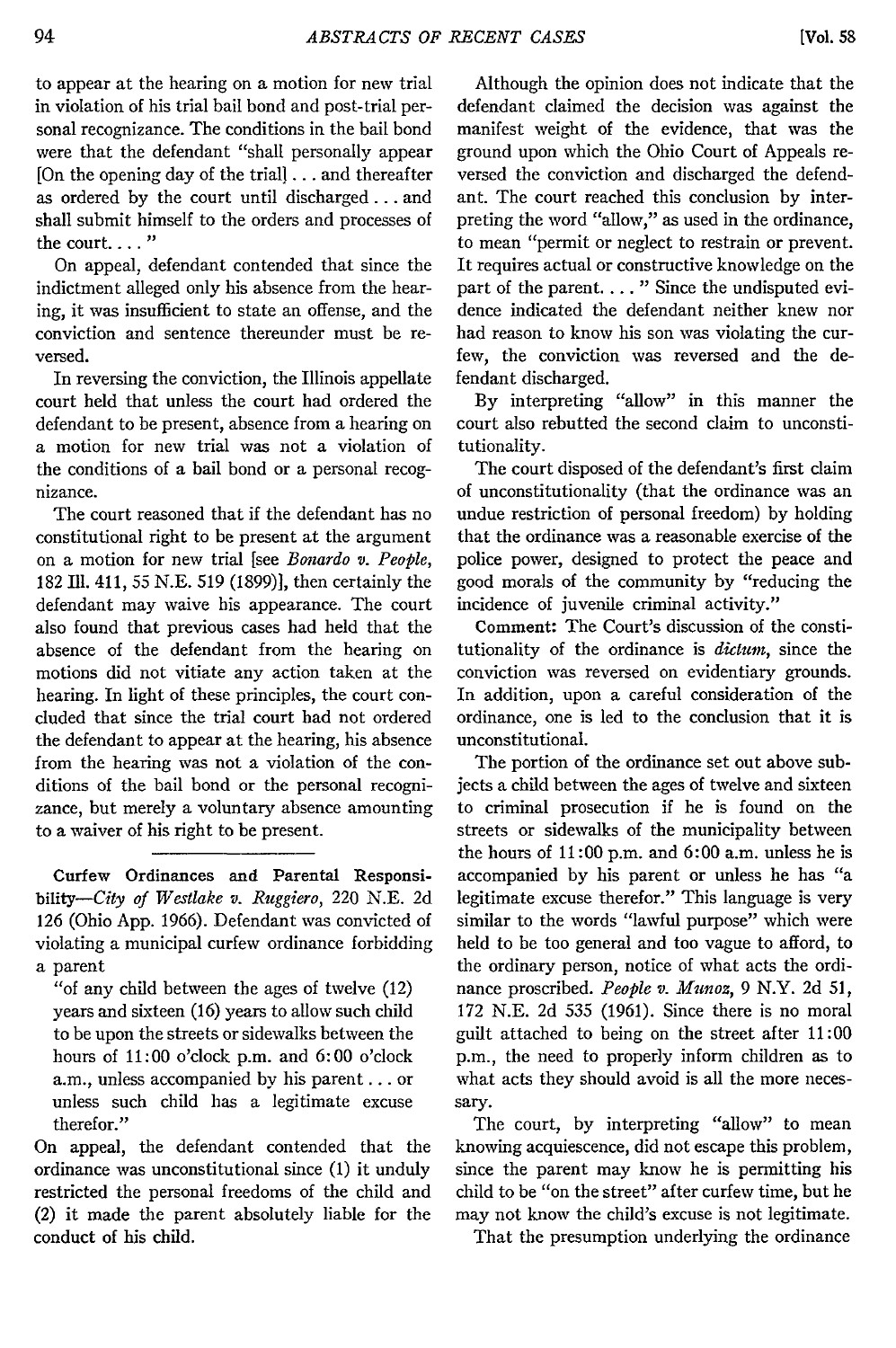is reasonable (that children on the streets of the city after a certain hour in the evening are bent on mischief), as well as rational, *Barrett v. United States,* 322 F. 2d 292 (5th Cir. 1963), is doubtful. The legislature expressed this doubt by excluding children with legitimate excuses from the ambit of the ordinance. Then, in effect, the ordinance says act "X" is bad unless it is good, and places the burden on the accused to show the act is good. Clearly, such an ordinance deprives one of the presumption of innocence. The proscription adopts the inquisitional rather than the accusatorial approach, thus placing the burden on the defendant to prove his innocence before the prosecution has carried out its burden to show him guilty.

Aside from the constitutional issue, the ordinance may have a grave repercussion upon the family relationship. It penalizes the parent for an error in judgment. A parent may, in good faith, consider an excuse to be "legitimate," and subsequently the excuse may be held not to be legitimate by the court. Then the child, relying upon his father's permission, can be penalized by the court. This is certainly not going to foster parental respect. In addition, the child is burdened with a criminal record for the rest of his life.

The ordinance also suffers from poor draftsmanship. The portion of the ordinance set out above is followed by a section which forbids similar actions on the part of a child between the ages of sixteen and eighteen between the hours of 12:00 midnight and 6:00 a.m. Thus, a child sixteen and his parent might be subjected to penalty under two different sections of the ordinance.

On the whole, it seems that the gratuitous *dictum* set out in the court's opinion conferred no benefits to the public, the bar, or the child.

Appointed Counsel and the Frivolous Appeal-*Johnson v. United States,* 360 F. 2d 844 (D.C. Cir. 1966). Defendant, an indigent, was convicted of an undisclosed criminal offense. Subsequently, he told his attorney, whom the District Court had appointed to act as an advocate on his behalf, that he wished to appeal *in forma pauperis.* The attorney, apparently feeling that there were no grounds for an appeal, moved the Court of Appeals for leave to withdraw from the case, contending that the appeal was frivolous and lacked merit.

In a *per curiam* opinion, the Court of Appeals denied the motion on the ground that it could not be determined whether the appeal was frivolous, since counsel had not filed a fully documented memorandum supporting his contention.

The court stated that *Ellis v. United States,* 365 U.S. 674 (1958), held appointed counsel's motion to withdraw could be granted only if the court was satisfied that counsel had conscientiously investigated the possible grounds for appeal, and if the court agreed that the appeal was frivolous. Pursuant to the duty *Ellis* had cast on it, the court thereafter issued a document to be given to all appointed counsel which stipulated that, if appointed counsel filed a motion to withdraw because an appeal was frivolous and without merit, he must file a supporting memorandum analyzing the case's legal aspects and citing any relevant holdings. Statement to be Handed by the Clerk to Appointed Counsel (Dec. 13, 1963). Since the petitioner had not filed the memorandum, the court could not determine whether he had diligently investigated, nor whether the appeal was, in its opinion, frivolous.

Judge Burger concurred, but did not base his decision on the failure to file the memorandum. He began by noting that it was the usual practice of the court, when it granted such motions, not to appoint new counsel, but to tell the defendant that if he wishes to continue his appeal he will have to do so *pro se.* This, Judge Burger says, is unrealistic; no one can possibly act as an advocate for himself in an appellate proceeding, unless he has had legal training. An attorney is not the "mouthpiece" of his client, but a professional advocate whose function in an appellate proceeding, even when he feels the appeal is "hopeless," consists of "making sure that the reviewing court understands all the salient facts and all the relevant legal authorities." He must call the court's attention to "the critical issues and bring to the court all the facts and law and [be] prepared to respond to questions..., under our adversary system an appellate court can not function efficiently without lawyers...."

Judge Burger commented on the great number of motions to withdraw from frivolous claims and served notice that he would deny all applications by counsel to withdraw from a "hopeless" case, since an attorney's professional assistance is essential, both to the appellant and to the court. In summary, Judge Burger said:

"I do not suggest we *compel* any lawyer, by judicial order, to act contrary to conscience; rather, I urge lawyers to approach the de